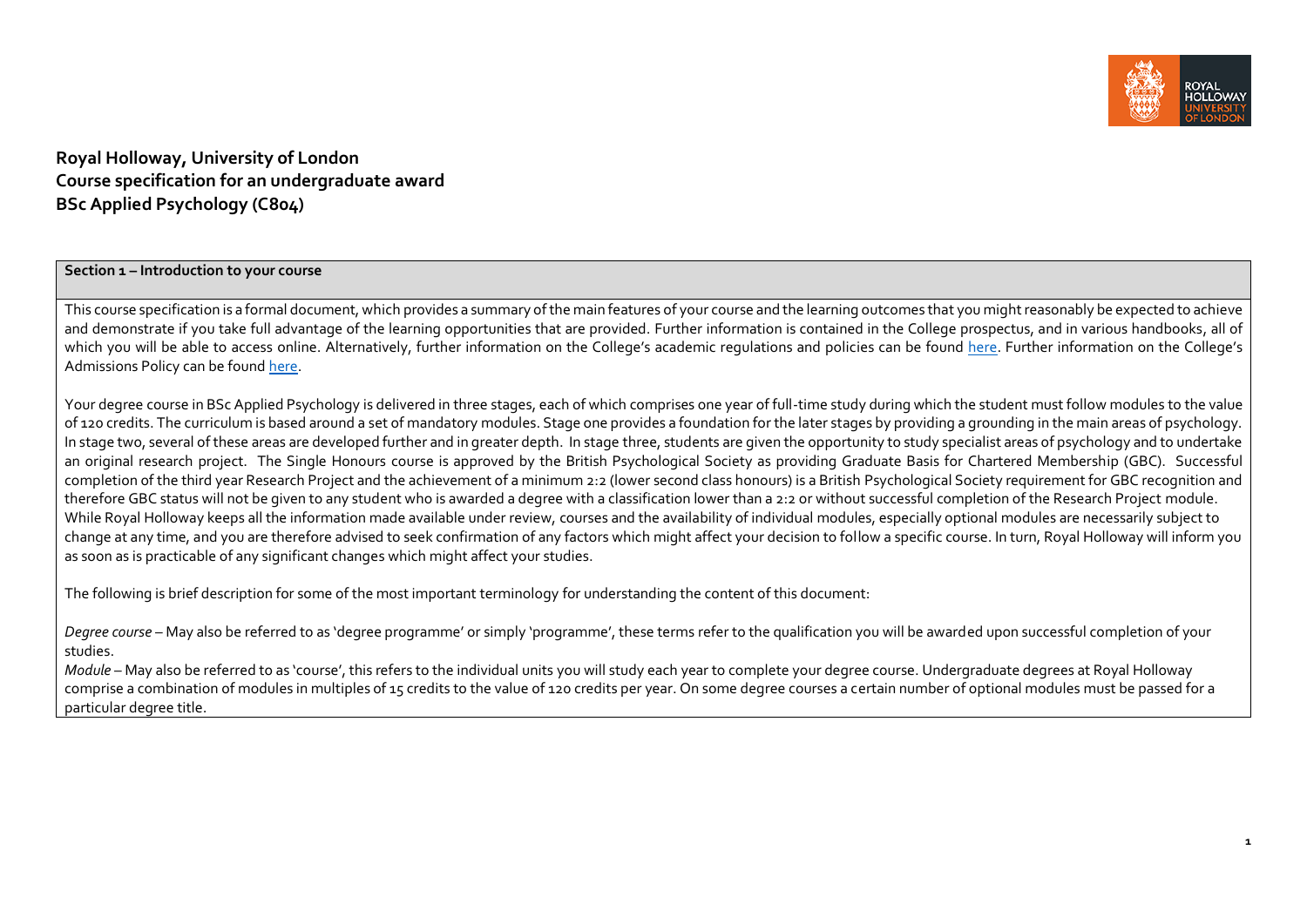

| Section 2 – Course details                                                         |                                                                                                                                                                                                                                                 |                                                                 |                            |  |
|------------------------------------------------------------------------------------|-------------------------------------------------------------------------------------------------------------------------------------------------------------------------------------------------------------------------------------------------|-----------------------------------------------------------------|----------------------------|--|
| Date of specification update                                                       | March 2022                                                                                                                                                                                                                                      | Location of study                                               | Egham Campus               |  |
| Course award and title                                                             | <b>BSc Applied Psychology</b>                                                                                                                                                                                                                   | Level of study                                                  | Undergraduate              |  |
| Course code                                                                        | 2531                                                                                                                                                                                                                                            | <b>UCAS code</b>                                                | C8o <sub>4</sub>           |  |
| Year of entry                                                                      | 2020/21                                                                                                                                                                                                                                         |                                                                 |                            |  |
| <b>Awarding body</b>                                                               | Royal Holloway, University of London                                                                                                                                                                                                            |                                                                 |                            |  |
| Department or school                                                               | Psychology                                                                                                                                                                                                                                      | Other departments or schools<br>involved in teaching the course | N/A                        |  |
| Mode(s) of attendance                                                              | Full-time<br>Part-time (for existing students only)                                                                                                                                                                                             | Duration of the course                                          | Three years                |  |
| Accrediting Professional,<br><b>Statutory or Regulatory Body</b><br>requirement(s) | British Psychological Society - In order to be eligible for Graduate Basis for Chartered Membership of the British Psychological Society you must<br>achieve a minimum of a lower second class honours degree and pass PS3201 Research Project. |                                                                 |                            |  |
| Link to Coursefinder for further<br>information:                                   | https://www.royalholloway.ac.uk/studying-<br>here/                                                                                                                                                                                              | For queries on admissions:                                      | study@royalholloway.ac.uk. |  |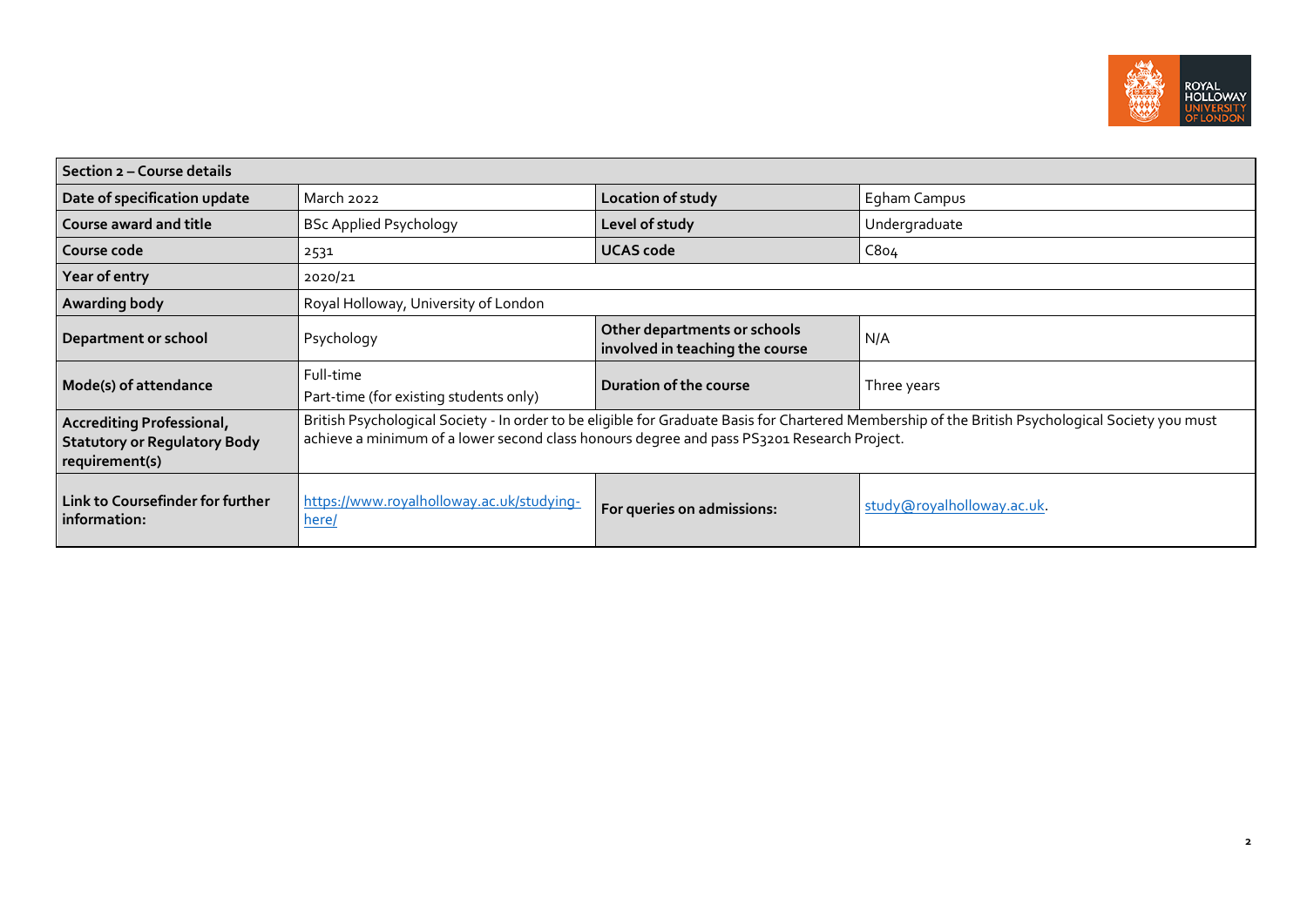

**Section 3 – Degree course structure**

**3.1 Mandatory module information**

**The following table summarises the mandatory modules which students must take in each year of study**

| Year           | Module<br>code | Module title                                            | Contact<br>hours* | Self-study<br>hours | Written<br>exams | Practical  | Coursework | Credits** | <b>FHEQ</b>    | Module status<br>(see below) |
|----------------|----------------|---------------------------------------------------------|-------------------|---------------------|------------------|------------|------------|-----------|----------------|------------------------------|
|                |                |                                                         |                   |                     |                  | assessment |            |           | level          |                              |
| $\overline{1}$ | PS1010         | Understanding Psychological<br>Research                 | 60                | 240                 | 60%              | о%         | 40%        | 30        | $\overline{4}$ | <b>MNC</b>                   |
| $\mathbf{1}$   | PS1030         | Understanding Individuals and<br>Groups                 | $20$              | 130                 | 50%              | о%         | 50%        | 15        | $\overline{4}$ | MC                           |
| $\mathbf 1$    | PS1040         | <b>Understanding Development</b><br>across the Lifespan | 20                | 130                 | 50%              | о%         | 50%        | 15        | $\overline{4}$ | MC                           |
| $\mathbf{1}$   | PS1070         | How to be a Psychologist                                | 25                | 125                 | о%               | 10%        | 90%        | 15        | $\overline{4}$ | MC                           |
| $\mathbf 1$    | PS1080         | Understanding Perception and<br>Cognition               | 20                | 130                 | 80%              | о%         | 20%        | 15        | $\overline{4}$ | MC                           |
| $\mathbf{1}$   | PS1090         | <b>Understanding Neuroscience</b>                       | 20                | 130                 | 80%              | о%         | 20%        | 15        | $\overline{4}$ | MC                           |
| $\mathbf{1}$   | PS1110         | Understanding Mental Health and<br>Wellbeing            | 20                | 130                 | 80%              | о%         | 20%        | 15        | $\overline{4}$ | MC                           |
| $\overline{2}$ | PS2010         | Psychological Research Methods<br>and Analysis          | 84                | 216                 | 40%              | о%         | 60%        | 30        | 5              | <b>MNC</b>                   |
| $\overline{2}$ | PS2021         | Cognitive Psychology                                    | 20                | 130                 | 80%              | о%         | 20%        | 15        | 5              | MC                           |
| $\overline{2}$ | PS2030         | Social Psychology                                       | 20                | 130                 | 70%              | о%         | 30%        | 15        | 5              | MC                           |
| $\overline{2}$ | PS2040         | Developmental Psychology                                | 20                | 130                 | о%               | о%         | 100%       | 15        | 5              | MC                           |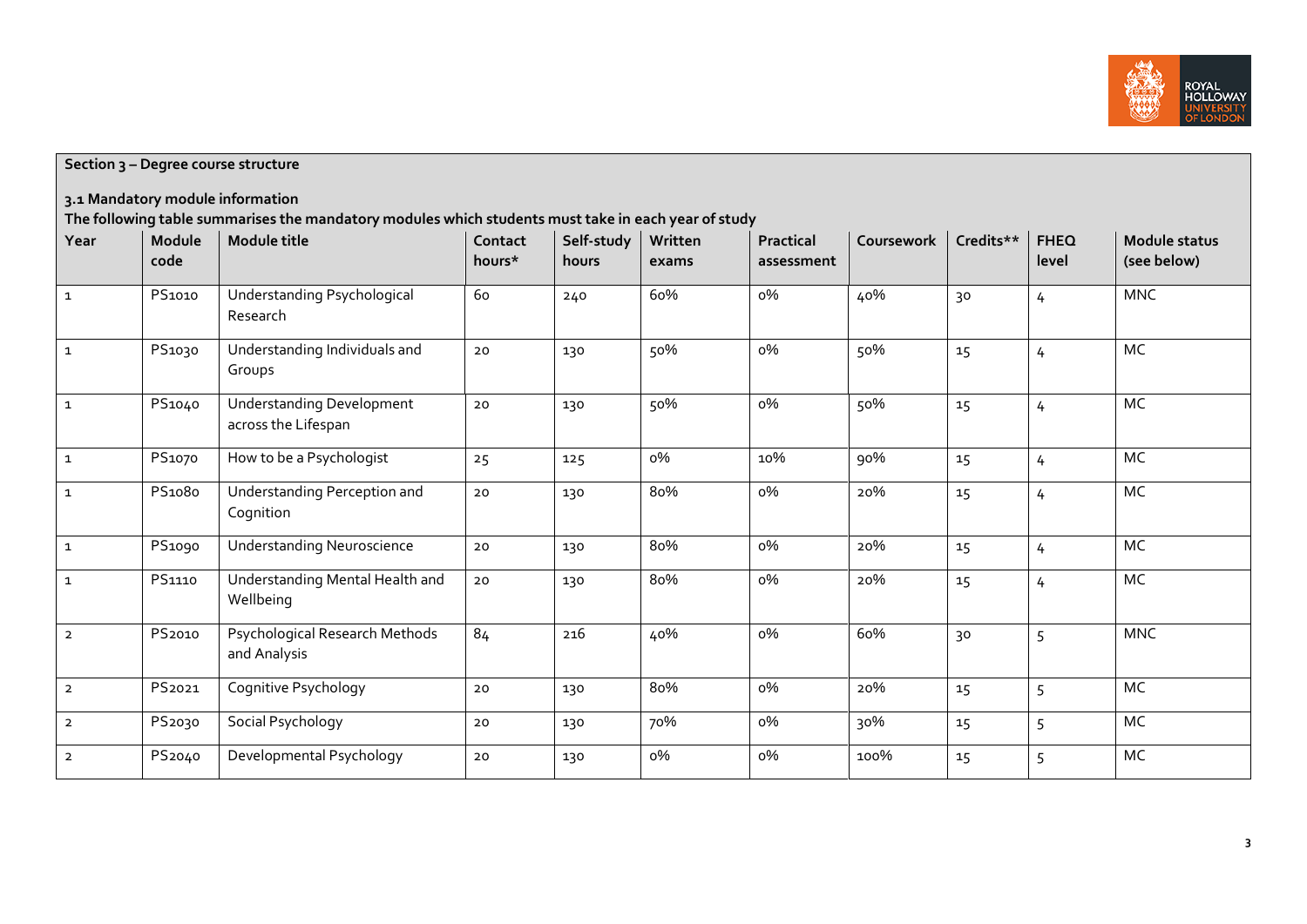

| 2 | PS2050             | Personality and Individual<br><b>Differences</b> | 20 | 130 | 70% | о% | 90%  | $\sim$    |   | MC         |
|---|--------------------|--------------------------------------------------|----|-----|-----|----|------|-----------|---|------------|
|   | PS <sub>2061</sub> | Brain and Behaviour                              | 20 | 130 | 80% | о% | 20%  | <u>д.</u> |   | MC         |
|   | PS3201             | Research Project                                 | 20 | 430 | о%  | о% | 100% | 45        | ◡ | <b>MNC</b> |

This table sets out the most important information for the mandatory modules on your degree course. These modules are central to achieving your learning outcomes, so they are compulsory, and all students on your degree course will be required to take them. You will be automatically registered for these modules each year. Mandatory modules fall into two categories; 'condonable' or 'non-condonable'.

In the case of mandatory 'non-condonable' (MNC) modules, you must pass the module before you can proceed to the next year of your course, or to successfully graduate with a particular degree title. In the case of mandatory 'condonable' (MC) modules, these must be taken but you can still progress or graduate even if you do not pass them. Please note that although Royal Holloway will keep changes to a minimum, changes to your degree course may be made where reasonable and necessary due to unexpected events. For example; where requirements of relevant Professional, Statutory or Regulatory Bodies have changed and course requirements must change accordingly, or where changes are deemed necessary on the basis of student feedback and/or the advice of external advisors, to enhance academic provision.

\*Contact hours come in various different forms, and may take the form of time spent with a member of staff in a lecture or seminar with other students. Contact hours may also be laboratory or, studio-based sessions, project supervision with a member of staff, or discussion through a virtual learning environment (VLE). These contact hours may be with a lecturer or teaching assistant, but they may also be with a technician, or specialist support staff. It is intended that these contact hours will be face-to-face as far as possible, but in certain unavoidable situations, these may take place virtually.

\*\*The way in which each module on your degree course is assessed will also vary, however, the assessments listed above are all 'summative', which means you will receive a mark for it which will count towards your overall mark for the module, and potentially your degree classification, depending on your year of study. On successful completion of the module you will gain the credits listed. 'Coursework' might typically include a written assignment, like an essay. Coursework might also include a report, dissertation or portfolio. 'Practical assessments' might include an oral assessment or presentation, or a demonstration of practical skills required for the particular module.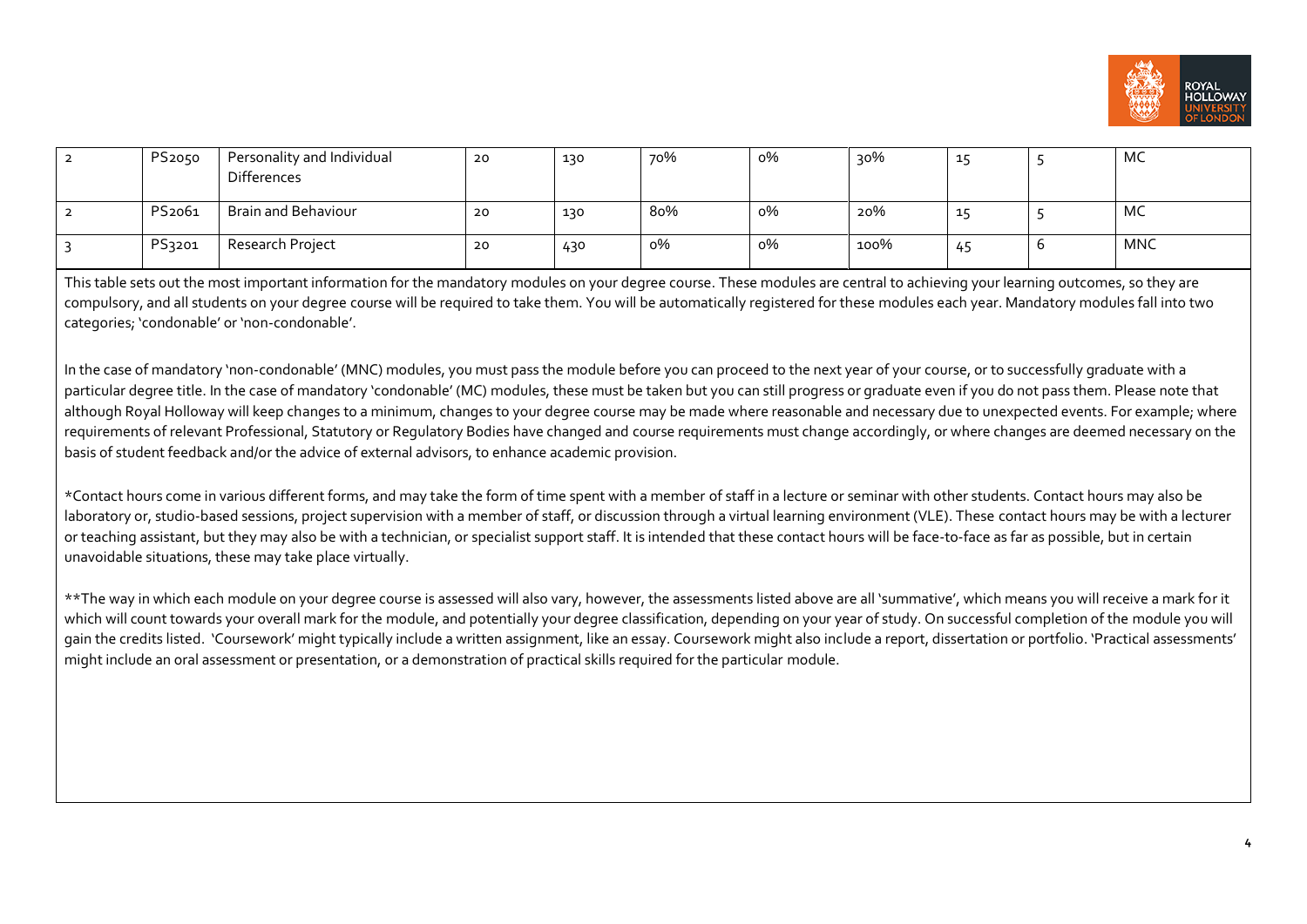

#### **3.2 Optional modules**

In addition to mandatory modules, there will be a number of optional modules available during the course of your degree. The following table lists a selection of optional modules that are likely to be available. However, not all may be available every year. Although Royal Holloway will keep changes to a minimum, new options may be offered or existing ones may be withdrawn. For example; where reasonable and necessary due to unexpected events, where requirements of relevant Professional, Statutory or Regulatory Bodies (PSRBs) have changed and course requirements must change accordingly, or where changes are deemed necessary on the basis of student feedback and/or the advice of External Advisors, to enhance academic provision.There may be additional requirements around option selection, so it is important that this specification is read alongside your department's Student Handbook, which you can access via thei[r webpage.](https://www.royalholloway.ac.uk/research-and-teaching/departments-and-schools/psychology/)

| Year <sub>1</sub> | Year <sub>2</sub>                            | Year <sub>3</sub>                                      |
|-------------------|----------------------------------------------|--------------------------------------------------------|
| None              | PS2110: How can psychology change the world: | PS3050 Health Psychology and Wellbeing                 |
|                   | Applied and developmental perspectives       |                                                        |
|                   | PS2120: How can psychology change the world: | PS3061 The Ageing Brain                                |
|                   | Clinical and neuroscience perspectives       |                                                        |
|                   |                                              | PS3090 Social Psychology in the Real World             |
|                   |                                              | PS3151 Occupational & Organisational Psychology        |
|                   |                                              | PS3181 Criminal and Forensic Psychology                |
|                   |                                              | PS3190 Educational Psychology                          |
|                   |                                              | PS3191 Social and Affective Neuroscience               |
|                   |                                              | PS3192 Real World Quantitative Techniques              |
|                   |                                              | PS3210 Literature Review                               |
|                   |                                              | PS3195 Psychology of Equality, Diversity and Inclusion |

# **Section 4 - Progressing through each year of your degree course**

For further information on the progression and award requirements for your degree, please refer to Royal Holloway's [Academic Regulations.](https://www.royalholloway.ac.uk/students/study/our-college-regulations/attendance-and-academic-regulations.aspx) 

All first year undergraduate students are required to take and pass the non-credit bearing Moodle-based Academic Integrity module SS1001 in order to progress into the second year of study (unless their course includes the alternative mandatory SS1000 module). The pass mark for the module assessment is stated in the on-line Academic Integrity Moodle module. Students may attempt the assessment as often as they wish with no penalties or capping. Students who meet the requirements for progression as stipulated in the [College's](https://eur03.safelinks.protection.outlook.com/?url=http%3A%2F%2Fwww.rhul.ac.uk%2Fforstudents%2Fstudying%2Facademicregulations%2Fhome.aspx&data=04%7C01%7CLee.Sheriston%40rhul.ac.uk%7Ccdef6ae6e5f24daf198f08da0c098fd9%7C2efd699a19224e69b601108008d28a2e%7C0%7C0%7C637835532442934224%7CUnknown%7CTWFpbGZsb3d8eyJWIjoiMC4wLjAwMDAiLCJQIjoiV2luMzIiLCJBTiI6Ik1haWwiLCJXVCI6Mn0%3D%7C3000&sdata=817sPHzroi3F75jvI2HUywhf8l9oJbiJFbdy0xek42E%3D&reserved=0)  [Undergraduate Regulations](https://eur03.safelinks.protection.outlook.com/?url=http%3A%2F%2Fwww.rhul.ac.uk%2Fforstudents%2Fstudying%2Facademicregulations%2Fhome.aspx&data=04%7C01%7CLee.Sheriston%40rhul.ac.uk%7Ccdef6ae6e5f24daf198f08da0c098fd9%7C2efd699a19224e69b601108008d28a2e%7C0%7C0%7C637835532442934224%7CUnknown%7CTWFpbGZsb3d8eyJWIjoiMC4wLjAwMDAiLCJQIjoiV2luMzIiLCJBTiI6Ik1haWwiLCJXVCI6Mn0%3D%7C3000&sdata=817sPHzroi3F75jvI2HUywhf8l9oJbiJFbdy0xek42E%3D&reserved=0) (Section: Conditions for progression to the next stage) but fail to pass the Moodle-based Academic Integrity module will not be permitted to progress into their second year of academic study at the College.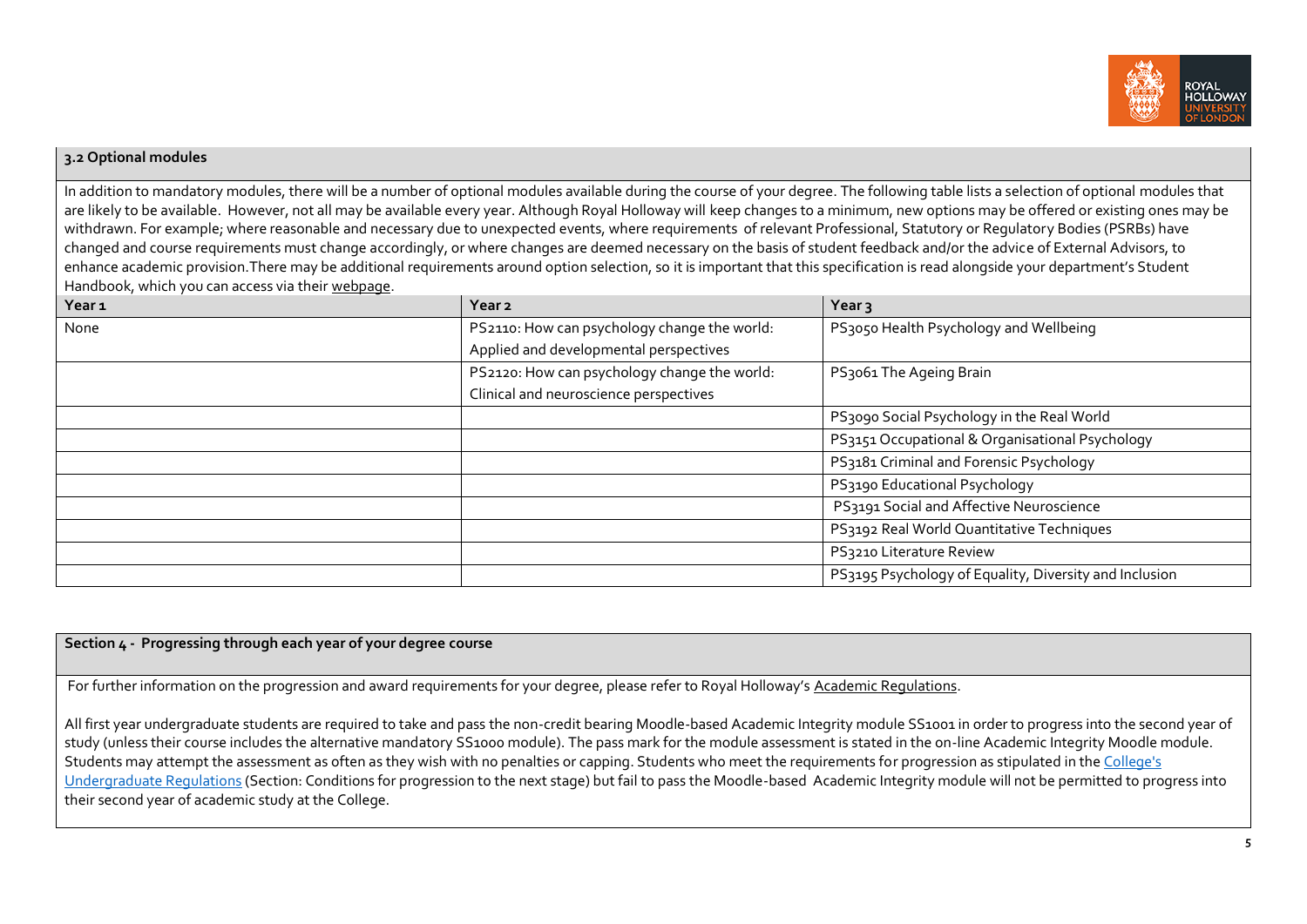

Most students will be enrolled full-time on our courses; however, in exceptional circumstances students may complete the course on a part-time basis with the approval from the Head of Department. A part-time course will be developed in consultation with the Director of Teaching and Learning to suit the student's needs.

#### **Section 5 – Educational aims of the course**

- to produce a scientific understanding of mind, brain, behaviour, and experience, and of the complex interactions between these;
- $\bullet$  to present multiple perspectives in a way that fosters critical evaluation;
- to allow students to gain an understanding of real life applications of theory to the full range of experience and behaviour;
- to develop in students an understanding of the role of empirical evidence in the creation and constraint of theory and the way in which theory quides the collection and interpretation of empirical data;
- to provide knowledge of a range of research skills and methods for investigating experience and behaviour, culminating in an ability to conduct research independently;
- to provide students with the knowledge and skills to be able to appreciate and critically evaluate theory, research findings, and applications.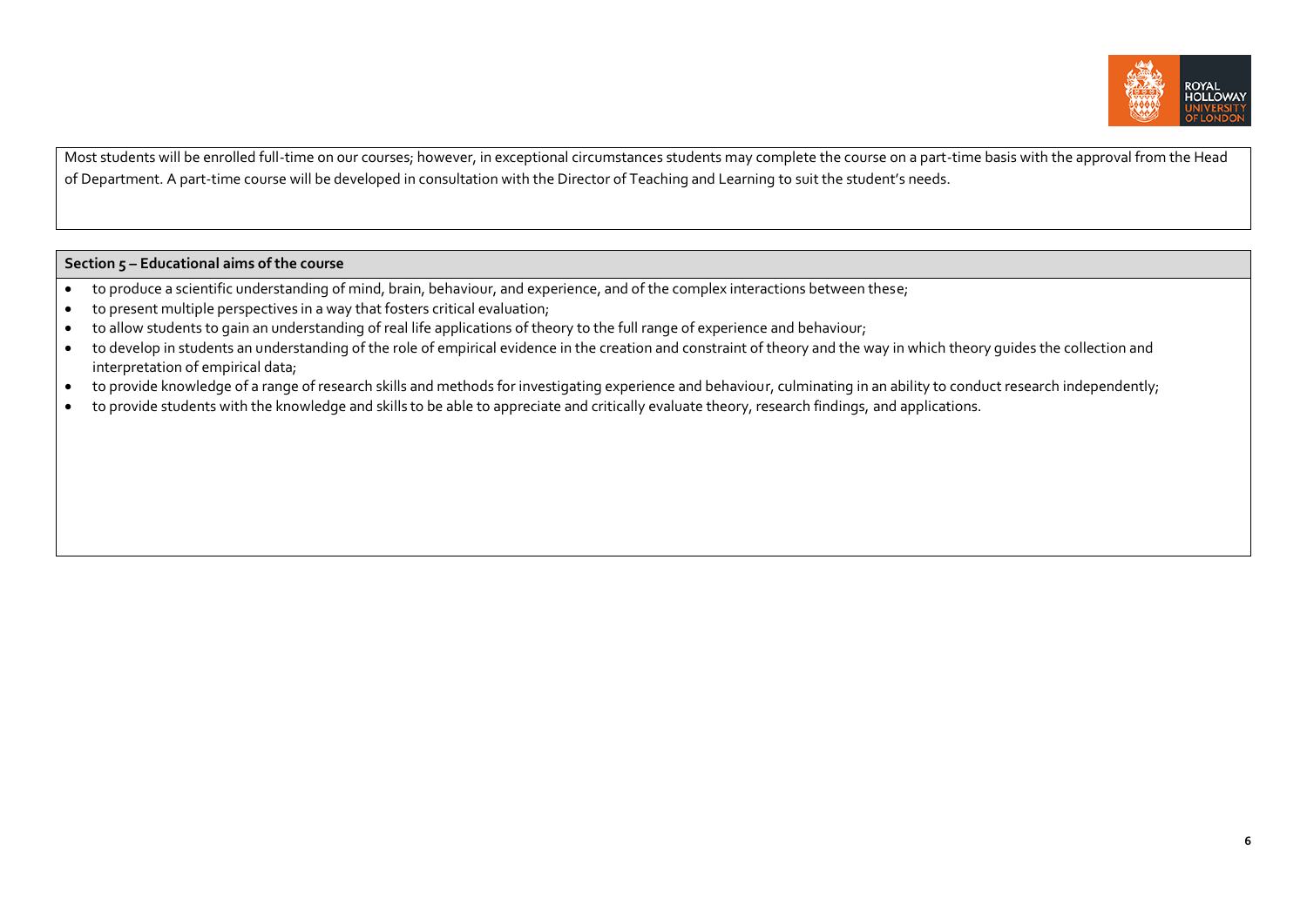

### **Section 6 - Course learning outcomes**

**In general terms, the courses provide opportunities for students to develop and demonstrate the following learning outcomes. (***Categories – Knowledge and understanding (K), Skills and other attributes (S), and Transferable skills (\*))*

 Students will develop and demonstrate knowledge and understanding in some or all (depending on the course) of the following core areas of Psychology identified by the British Psychological Society **(K)**: 1. Biological psychology, including biological bases of behaviour, hormones and behaviour, neuropsychology, neuroscience, and evolutionary psychology **(K)**; 2. Cognitive psychology, including perception, attention, learning, memory, thinking, language, consciousness and cognitive neuropsychology **(K)**; 3. Developmental psychology, including infancy, childhood, adolescence, socioemotional development, cognitive and language development, atypical development and social and cultural contexts of development **(K)**; 4. Personality and individual differences, including abnormal and normal personality, psychological testing, intelligence, cognitive style, emotion, motivation and mood **(K)**; 5. Social psychology, including social cognition, close relationships, attribution, attitudes, group processes and intergroup relations **(K)**; 6. Conceptual issues in psychology, including the role of psychology as a science, introspectionist and behaviourist approaches to human behaviour, cognition and computers, historical concepts and current approaches, psychology in a socio-political context **(K)**; 7. Research methods in psychology, including research design, appropriate statistical analysis of data, psychometrics and measurement techniques, and quantitative and qualitative methods. 8. Ethical, theoretical and practical issues in research **(K)**. Skills and other attributes: 1. Integrating and applying ideas and findings across the multiple perspectives in psychology, recognising distinctive psychological approaches to relevant issues **(S)**; 2. Identifying and evaluating general patterns in behaviour, psychological functioning and experience **(S)**; 3. Carrying out empirical studies involving a variety of methods of data collection, including experiments, observation, psychometric tests, questionnaires, interviews **(S)**; 4. Analysing data using both quantitative and qualitative methods, and presenting and evaluating research findings; **(S\*)**; 5. Employing evidence-based scientific reasoning and examining practical, theoretical and ethical issues associated with the use of different methodologies, paradigms and methods of analysis in psychology **(S)**; 6. Use of a variety of psychological tools, including specialist software, laboratory equipment and psychometric instruments **(S)**; 7. Defining research problems, generating and exploring testable hypotheses and research questions, choosing appropriate methodologies, evaluating methodologies and analyses employed, planning and carrying out original empirical research **(S)**; 8. Written and oral communication **(S\*)**; 9. Computer literacy **(S\*)**; 10. Retrieve and organise information effectively and handle primary source material critically **(S\*)**; 11. Teamwork and, where appropriate, collaboration with colleagues, research participants and outside agencies **(S\*)**; 12. Problem solving **(S\*)**; 13. Sensitivity to contextual and interpersonal factors in behaviour **(S\*)**; 14. Independence and pragmatism as a learner **(S\*)**.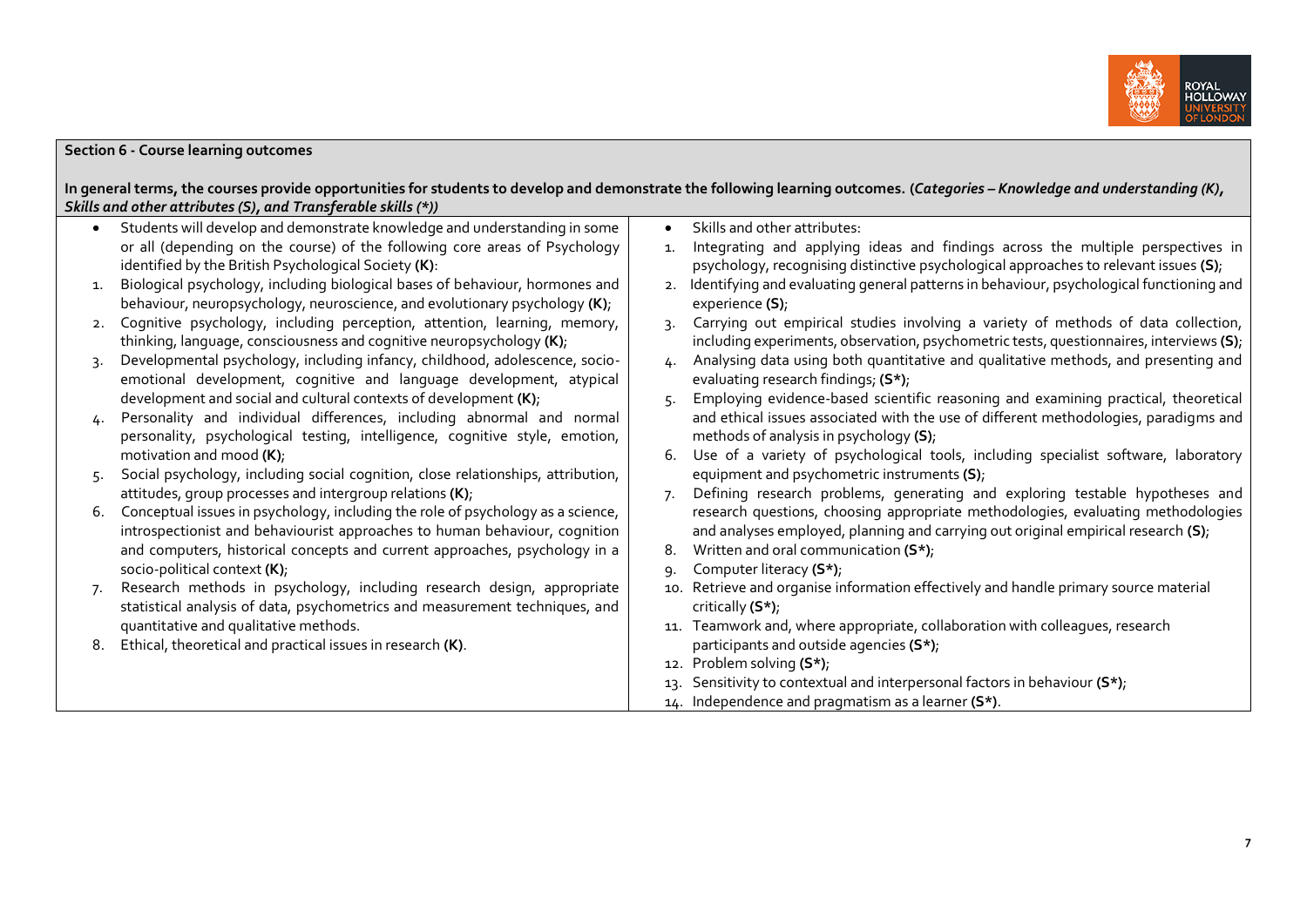

# **Section 7 - Teaching, learning and assessment**

Teaching is mostly by means of lectures and seminars, the latter generally providing a forum for students, with the support of their instructors, to engage in critical analysis and discussion of topics in a smaller and more interactive setting. Laboratory classes and practical workshops are also key teaching forums. Learning is through participation in teaching sessions, designated reading and completion of coursework. Essays and short written answers ensure that the skills of exposition and critique are developed and evaluated. At the end of the course, most students are required to apply the knowledge and skills they have acquired in the conduct of a piece of original research under the close supervision of a member of staff. Assessment of knowledge and understanding is typically by a combination of formal, unseen written examination and coursework. Full details of the assessments for individual modules can be obtained from th[e Department.](http://www.rhul.ac.uk/psychology/home.aspx)

**Section 8– Additional costs**

There are no single associated costs greater than  $\epsilon$  so per item on this degree course.

**These estimated costs relate to studying this particular degree course at Royal Holloway. General costs such as accommodation, food, books and other learning materials and printing etc., have not been included, but further information is available on our website.**

## **Section 9 – Indicators of quality and standards**

| <b>QAA Framework for Higher Education Qualifications (FHEQ) Level</b> | $\mathbf{r}$ |
|-----------------------------------------------------------------------|--------------|
|-----------------------------------------------------------------------|--------------|

Your course is designed in accordance with the FHEQ to ensure your qualification is awarded on the basis of nationally established standards of achievement, for both outcomes and attainment. The qualification descriptors within the FHEQ set out the generic outcomes and attributes expected for the award of individual qualifications. The qualification descriptors contained in the FHEQ exemplify the outcomes and attributes expected of learning that results in the award of higher education qualifications. These outcomes represent the integration of various learning experiences resulting from designated and coherent courses of study.

**QAA Subject benchmark statement(s)** <http://www.qaa.ac.uk/quality-code/subject-benchmark-statements>

Subject benchmark statements provide a means for the academic community to describe the nature and characteristics of courses in a specific subject or subject area. They also represent general expectations about standards for the award of qualifications at a given level in terms of the attributes and capabilities that those possessing qualifications should have demonstrated.